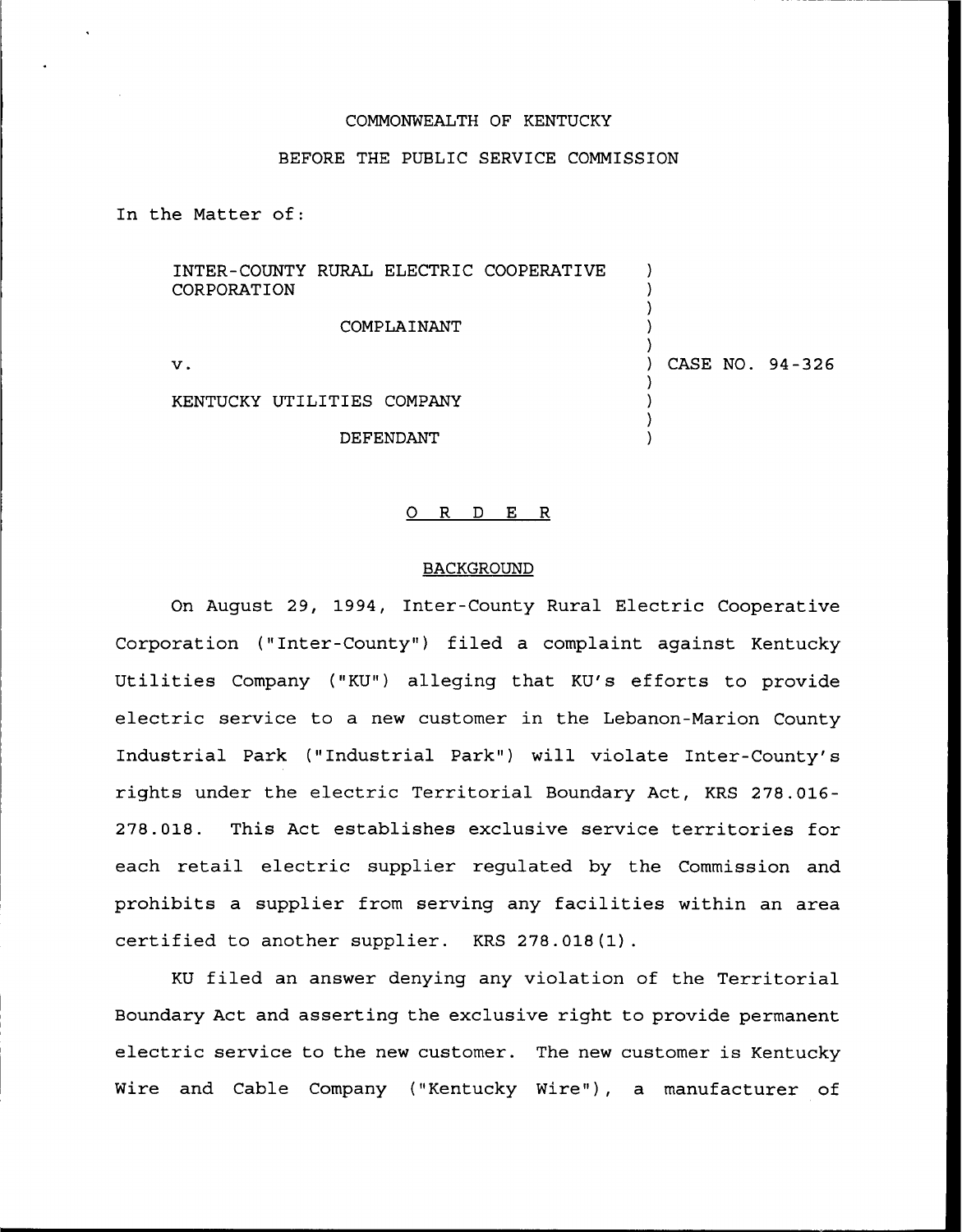electrical cords. Kentucky Wire intervened and participated fully in this proceeding.

An informal conference was held on October 5, 1994 in Lebanon, Kentucky in conjunction with a site visit to the Industrial Park. The parties subsequently filed a partial stipulation of facts and a hearing was held on October 5, 1995. Post-hearing briefs were filed and this case was then submitted for a decision.

## DISCUSSION

The certified territorial boundary between Inter-County and KU bisects the Industrial Park. Both Inter-County and KU are presently providing electric service in the Industrial Park to those facilities within their respective service territories. Kentucky Wire is located on Lot 2F in the Industrial Park, a lot that is located partially in Inter-County's service territory and partially in KU's.

Kentucky Wire knew at the time Lot 2F was purchased that the property was located in two adjacent electric service territories but assumed that it had the right to choose its electric supplier. Based on its projected electric consumption and the available electric rates, Kentucky Wire's preference was KU.

Kentucky Wire subsequently learned that there was no customer choice but was led to believe that the location of a majority of its facility was the determining factor. Consequently, Kentucky Wire then attempted to site its facility so that more than <sup>50</sup> percent would be in KU's territory. Despite its best efforts, this siting exercise was unsuccessful. <sup>A</sup> joint survey subsequently

 $-2-$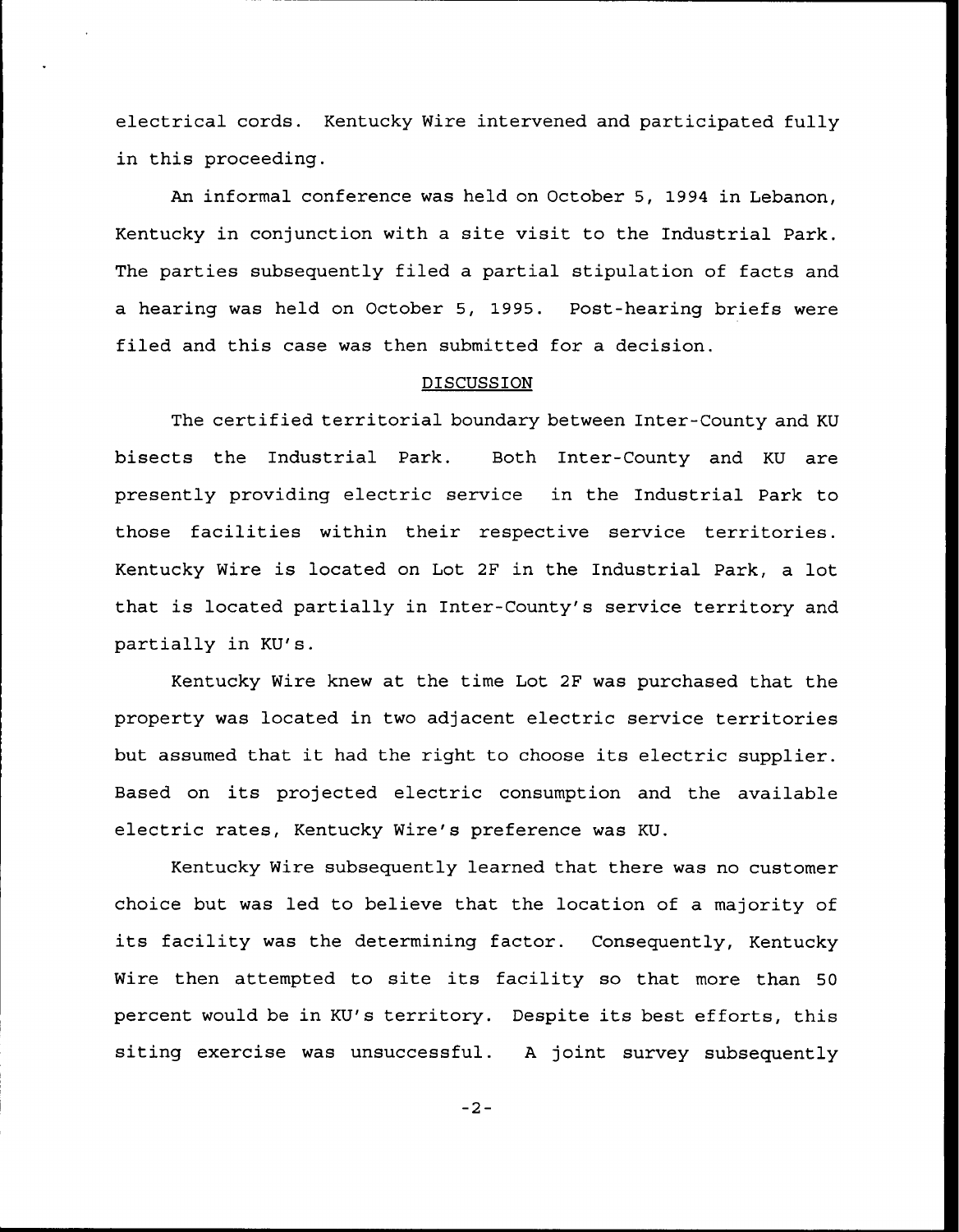performed by Inter-County and KU showed 51.4 percent of the Kentucky Wire facility to be in Inter-County's territory.

Inter-County, under claim of a "majority" rule, asserted an exclusive right to provide electric service to Kentucky Wire. Consequently, for construction purposes, Kentucky Wire's contractor obtained temporary electric service from Inter-County on June 21, 1994. However, in signing a membership application the following month, Kentucky Wire inserted the qualification that service was temporary until a permanent supplier was determined.

Inter-County stated that its office personnel had not noticed the qualifying language in Kentucky Wire's application. Inter-County and Kentucky Wire or its agents had discussions and correspondence over the course of the next few months, but Inter-County stressed that there was nothing said to indicate that it would not be providing permanent service. Inter-County proceeded to obtain a transformer and, just prior to Kentucky Wire's need for permanent service in late August 1994, poured a concrete pad for the transformer and installed underground conduit and wire for the permanent service connection. Unknown to Inter-County, Kentucky Wire had renewed its discussions with KU for permanent electric service and KU determined that under the Territorial Boundary Act it was entitled to provide such service. By this time, Inter-County was scheduled to make its permanent service connection the following day.

In what Inter-County characterized as an effort to "beat it to the punch," KU sent its crew out to the Kentucky Wire facility

 $-3-$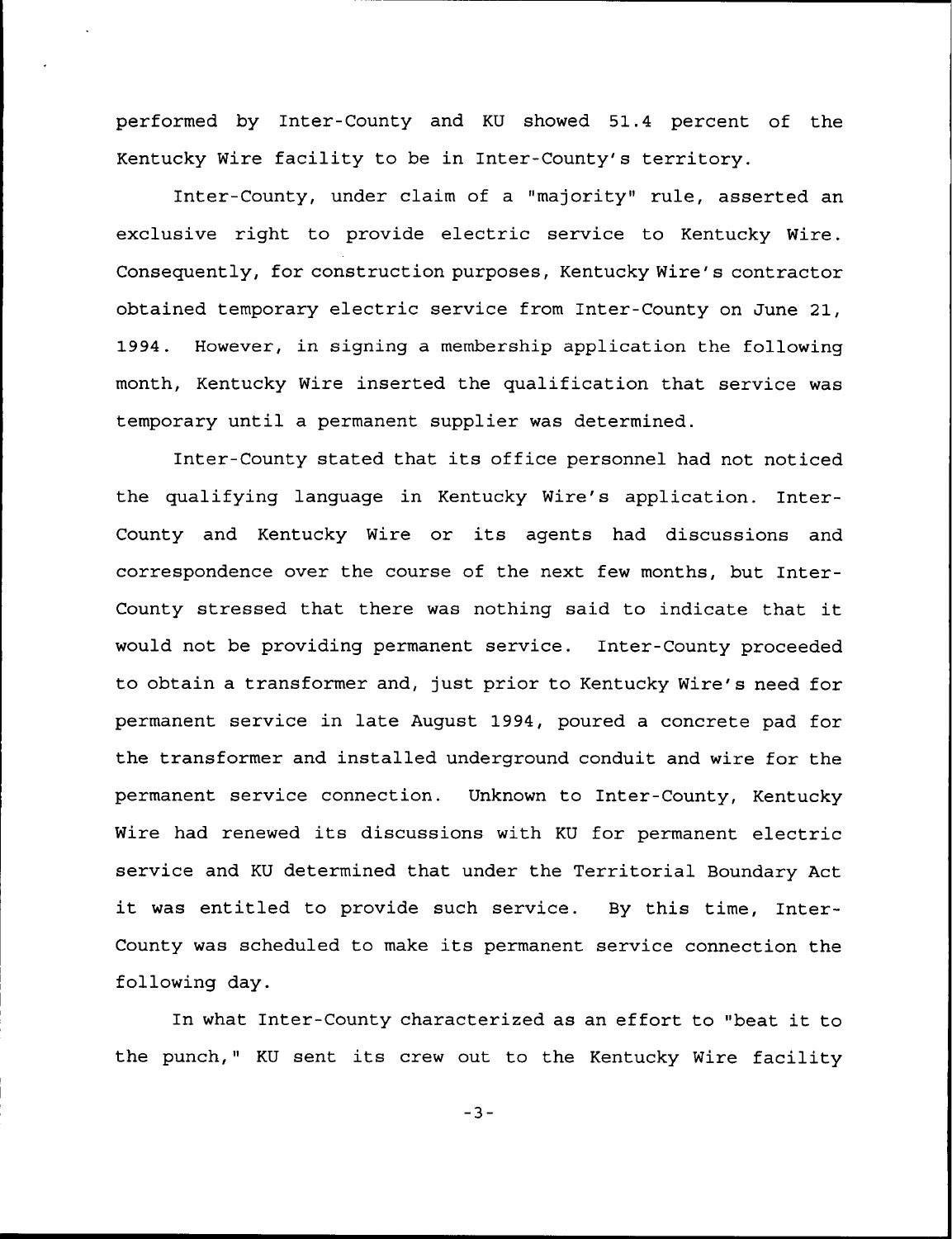before dawn the next day. Consequently, by the time Inter-County's crew arrived later that morning, KU had already completed its permanent service connection to Kentucky Wire. KU defends its actions as being nothing more than an attempt to accommodate Kentucky Wire's need for permanent service that day to start equipment testing.

## FINDINGS OF FACT

Contrary to the belief of Kentucky Wire, and apparently the belief of some KU and Inter-County personnel, when a new electric facility is located in two adjacent service territories, the factor in determining who should be the supplier is not the location of a majority of the facility. Rather, the Territorial Boundary Act provides that:

> In the event that a new electric-consuming facility should locate in two or more adjacent certified territories, the Commission shall determine which retail electric supplier shall serve said facility based on criteria in KRS 278.017(3).

KRS 278.018(1). The above-referenced criteria are as follows:

- 1. The proximity of existing distribution lines to such certified territory;
- 2. Which supplier was first furnishing retail electric service, and the age of existing facilities in the area;
- The adequacy and dependability of existing  $3.$ distribution lines to provide dependable, high quality retail electric service at reasonable costs;
- The elimination and prevention of duplication  $4.$ of electric lines and facilities supplying such territory.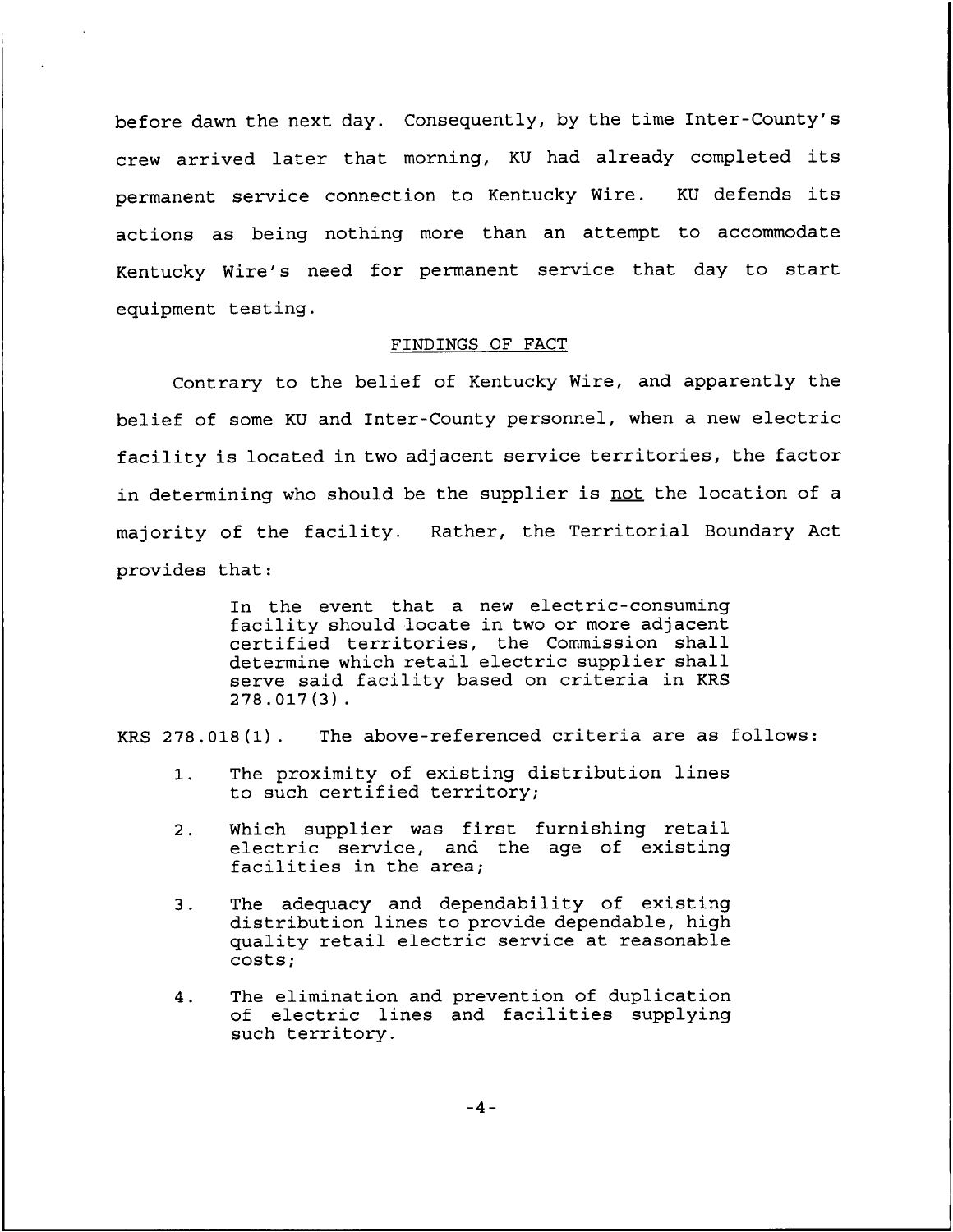KRS 278.017(3) .

The Act contains no reference to "customer." Rather, it refers exclusively to a new "electric consuming facility," which is defined as "everything that utilizes electric energy from a central station source." KRS 278.010(8). Thus, the first issue to be addressed is KU's claim that the electric consuming facility at issue here is the Lebanon-Marion County Industrial Park, rather than the Kentucky Wire facility on Lot 2F.

KU cites Owen County Rural Electric Co-op v. Public Service Com'n., Ky.App., 689 S.W.2d 599 (1985) for the proposition that an entire industrial park can be classified as a new electric consuming facility for purposes of applying the Territorial Boundary Act. However, the facts in that case were substantially different from these. In the Owen County case, the boundary dispute arose before there were any customers in the park and before any utility was providing service to the park. Here, numerous electric customers are already located in the park and service is already being provided by both KU and Inter-County. Therefore, there is no basis to now find that the Industrial Park itself is a new electric consuming facility.

Focusing on Kentucky Wire's facility, the first statutory criteria is the proximity of existing distribution lines. Inter-County's is <sup>40</sup> feet away, while KU's is 365 feet away. KU argues that Inter-County's line is not a distribution line but a "feeder" line which lacks the capacity to serve Kentucky Wire. However, the Commission has previously interpreted the term "distribution line"

 $-5-$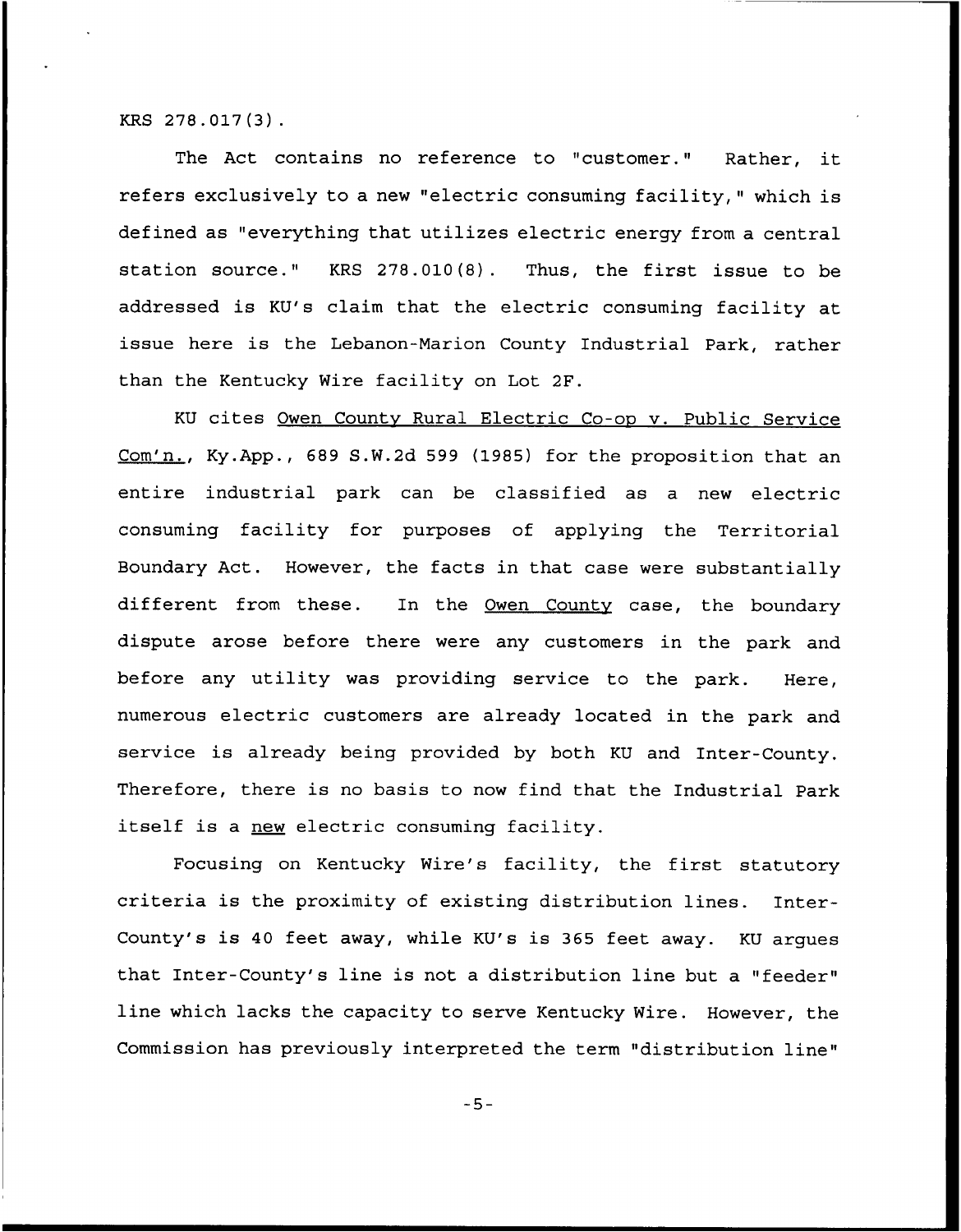as used in KRS 278.017{3)(a), to mean the line which will actually serve the facility.<sup>1</sup> Thus, in this case it is reasonable to classify the Inter-County line adjacent to Lot 2F as a distribution line. In addition, at Kentucky Wire's projected operational load, the Inter-County line is sufficient to provide adequate service.

The second criteria is which supplier was first furnishing retail service and the age of existing facilities in the area. The evidence on these factors is less than definitive, but it appears that Inter-County's line was constructed in 1938 and has been serving customers on the original farm, which is now the Industrial Park, since that time. KU's lines have been serving customers on the same farm since 1937 and in the general area since the 1920's, although its line closest to Kentucky Wire was constructed in 1990.

The third criteria is the adequacy and dependability of existing distribution lines to provide dependable, high quality service at reasonable cost. Inter-County's distribution line is able to satisfy Kentucky Wire's existing load and the cost to Kentucky Wire to connect service would be just over \$100 for the underground conduit. The cost to Inter-County for one new pole, a 500 KVA transformer, metering equipment and the service connection is approximately \$11,000, although KU argues that this figure is understated by at least \$1,500 for the metering equipment.

 $\mathbf{1}$ Case No. 93-211, Henderson-Union Rural Electric Cooperative Corporation v. Kentucky Utilities Company, Order dated March 3, 1994.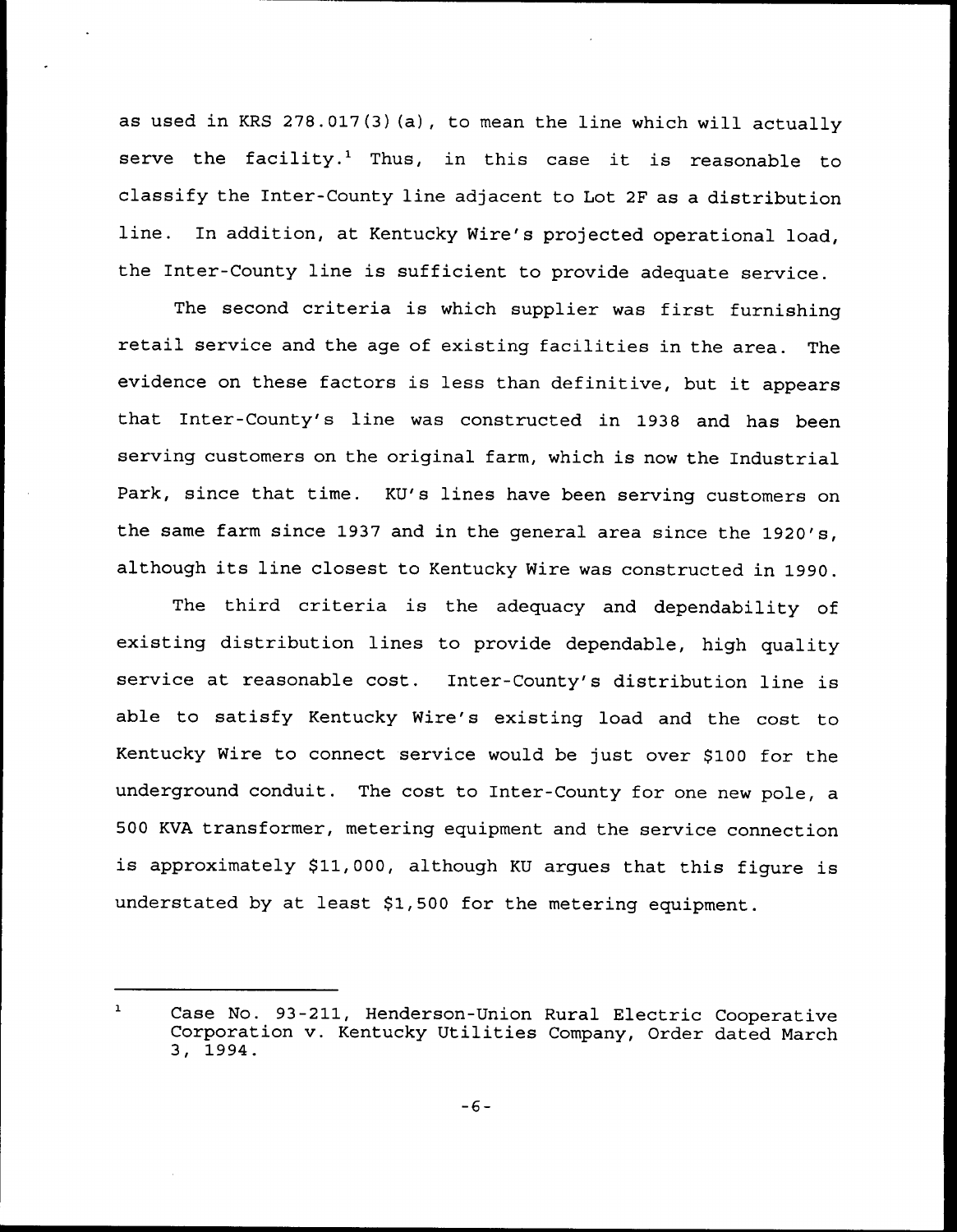KU's distribution line is equally adequate to provide dependable service to Kentucky Wire. The cost to Kentucky Wire to connect to KU is approximately \$1,050 or \$950 more than to Inter-County due to the greater distance from the distribution line. KU's cost to connect is \$17,300, although this includes a 750 KVA transformer which is over \$2,000 more expensive than the 500 KVA transformer proposed by Inter-County. Adjusting for this difference, KU's cost is \$15,300, whereas Inter-County's is \$11,000 to \$12,500 depending on the ultimate cost for metering equipment.

KU stresses that the reference in the third criteria to "reasonable cost," KRS 278.017(3)(c) is not limited to the cost of the service connection but includes as well an analysis of each supplier's electric rates. Only by considering the combined costs to connect and provide electric service, KU opines, will the public convenience and necessity standard be satisfied while achieving economic efficiency through minimization of both public and private costs. Inter-County rejects KU's interpretation, equating it to "customer choice," which Inter-County argues is not permissible under the territorial boundary statute.

Focusing on the cost to Kentucky Wire for a service connection from KU rather than Inter-County, the difference is insignificant. Similarly, the difference in costs to Inter-County and KU to extend service is not material relative to their respective investments in facilities or revenues.

The fourth and final criteria is the elimination and prevention of duplicative electric lines and facilities in the

 $-7-$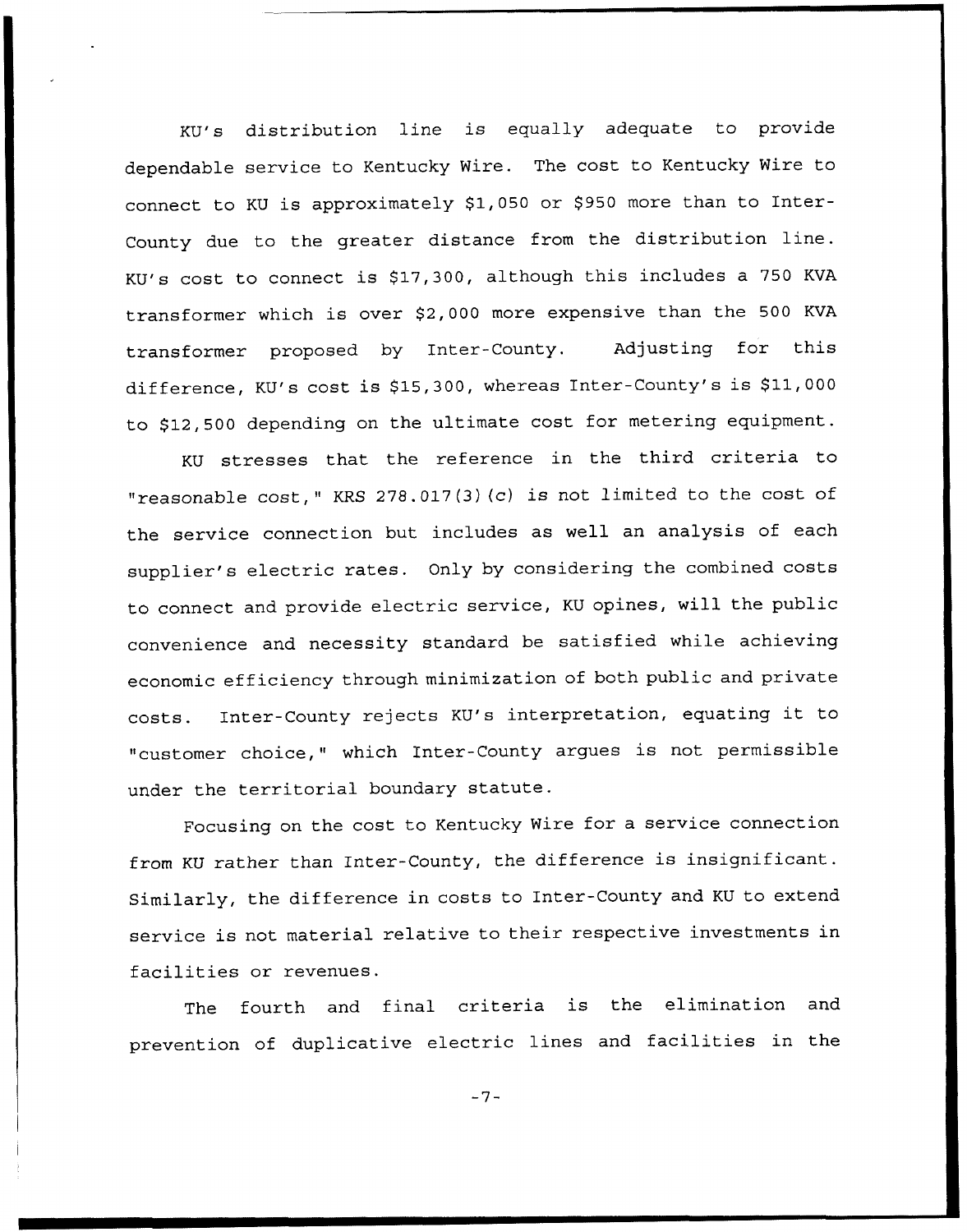service territory. Inter-County's existing distribution line would have to be extended 40 feet to provide service to Kentucky Wire, whereas KU's extension was 365 feet. Thus, service from KU required an additional 325 feet of distribution line, but since both suppliers proposed underground service, there will be no detrimental encumbering of the landscape.

Applying the statutory criteria set forth in KRS 278.016- 278.018, the Commission finds that KU should be entitled to serve Kentucky Wire. KU was first serving in the general vicinity and its distribution line can provide adequate service at a reasonable cost. While service by KU requires a longer extension, the cost to Kentucky Wire is relatively insignificant - just over \$900. The additional distance for KU's line is also relatively minimal and will not result in any appreciable waste of materials or natural resources or wasteful duplication of facilities.

While KU's cost to extend service is greater, ranging from \$2,800 to \$4,300, this is a one time cost to be recovered over the life of the facilities. The Commission has not traditionally given much weight to the rate levels of the adjacent electric suppliers in prior boundary dispute cases, although inevitably such evidence is introduced. Clearly, the Commission has the authority to consider each supplier's ability to provide "dependable, high quality retail electric service at reasonable costs." KRS 278.017(3)(c). Those costs encompass both the connection of service and the sale of electricity. The Commission rejects Inter-County's argument that the statute only allows verification that

 $-8-$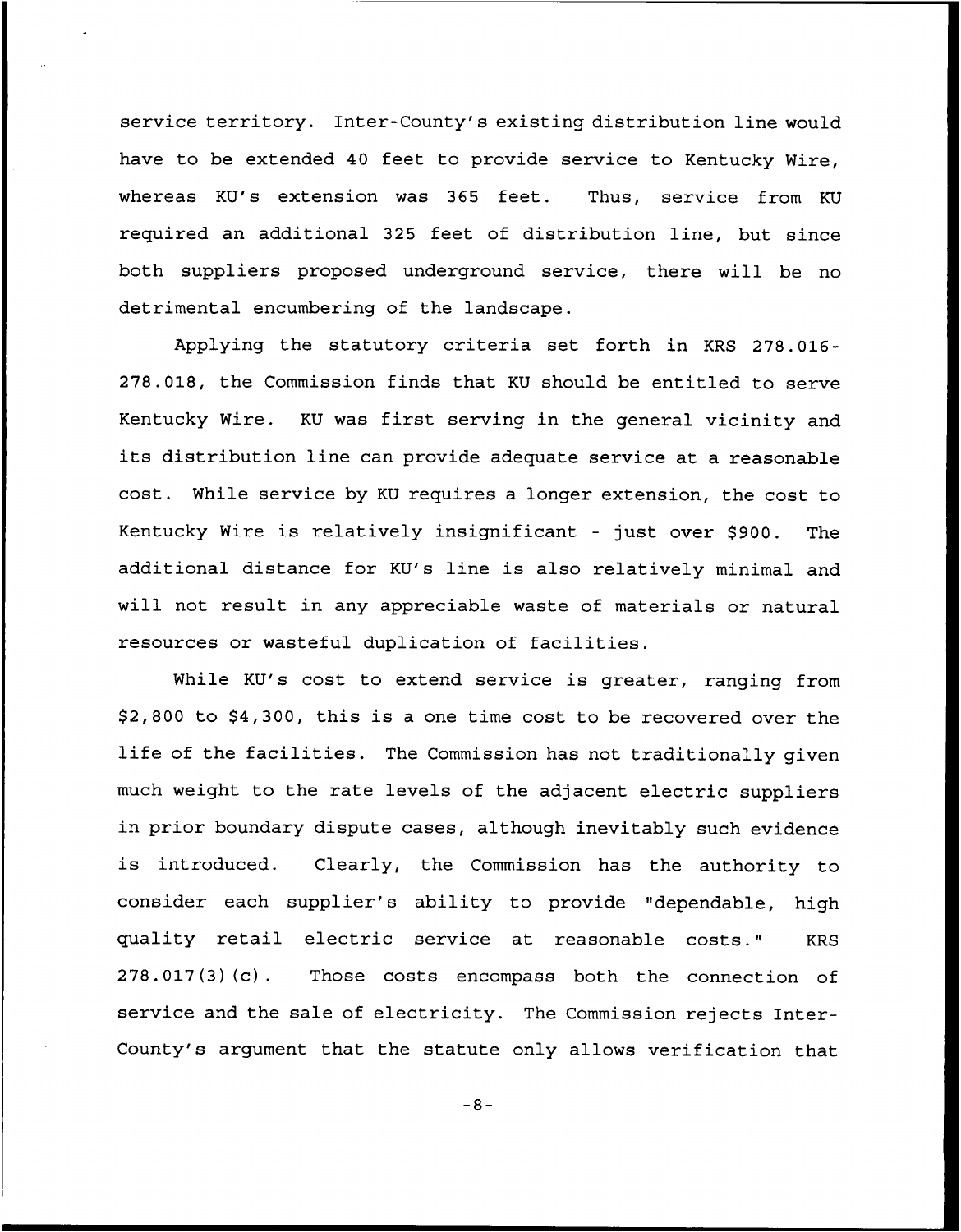each supplier's rates have been approved or filed in a tariff, thereby rendering them reasonable.

Every electric supplier is required by KRS 278.160 to have its rates on file in <sup>a</sup> tariff. Thus, Inter-County's interpretation would render meaningless the statutory criteria of "reasonable cost" since no supplier can legally charge <sup>a</sup> rate that is not "reasonable" if "reasonable" is equated to being filed in <sup>a</sup> tariff. The reference to "reasonable costs" in the Territorial Boundary Act contemplates the Commission's review and comparison of the adjacent supplier's costs to connect service and supply electricity.

In the majority of boundary dispute cases one of the adjacent suppliers had a clear advantage without consideration of electric rates. Due to the disparity of electric rates around the Commonwealth and the need to avoid gerrymandering to the extent possible, electric rates are typically given less weight than the other statutory criteria. In this case, however, the facts do not identify either supplier as having such a clear advantage. Thus, it is appropriate and necessary to recognize that service by KU will result in a lower cost to Kentucky Wire by \$5,000 annually. This fact, while not controlling, is sufficient in this case to tip the scales to KU.

Although Inter-County argues that "customer choice" is not permitted under KRS 278.016-278.018, it vigorously argues that the customer's choice of Inter-County to provide temporary electric

 $-9-$